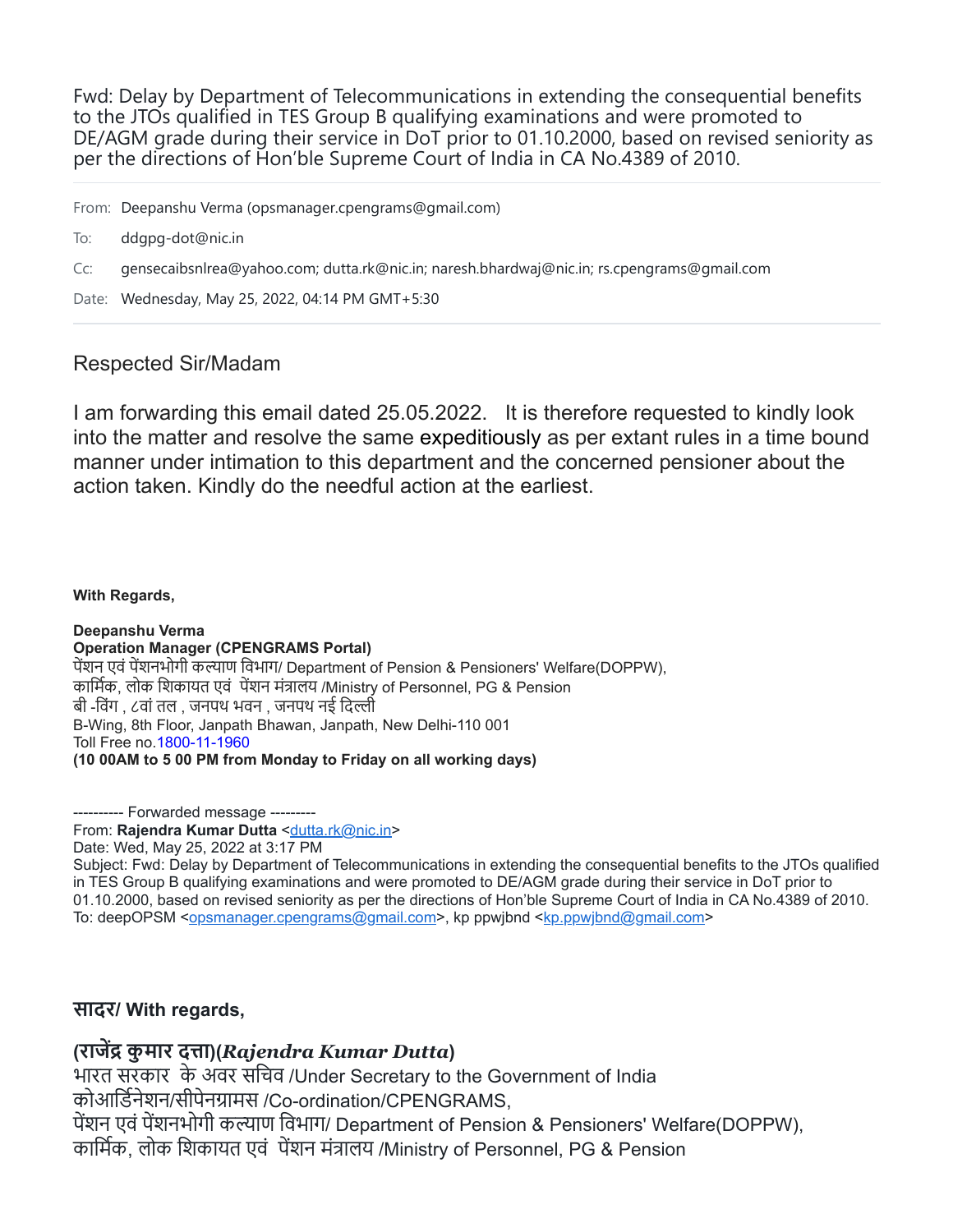बी -विंग , ८वां तल , जनपथ भवन , जनपथ नई दिल्ली B-Wing, 8th Floor, Janpath Bhawan, Janpath, New Delhi-110 001 दूरभाष /Tele: 011-233 10106



**From:** "Naresh Bhardwaj" <[naresh.bhardwaj@nic.in](mailto:naresh.bhardwaj@nic.in)> **To: "Rajendra Kumar Dutta" <[dutta.rk@nic.in>](mailto:dutta.rk@nic.in)** 

**Sent:** Wednesday, May 25, 2022 3:10:58 PM

**Subject:** Fwd: Delay by Department of Telecommunications in extending the consequential benefits to the JTOs qualified in TES Group B qualifying examinations and were promoted to DE/AGM grade during their service in DoT prior to 01.10.2000, based on revised seniority as per the directions of Hon'ble Supreme Court of India in CA No.4389 of 2010.

**From:** "Sanjiv Narain Mathur" <[js-doppw@gov.in>](mailto:js-doppw@gov.in) **To: "Naresh Bhardwaj" [<naresh.bhardwaj@nic.in>](mailto:naresh.bhardwaj@nic.in) Sent:** Wednesday, May 25, 2022 1:55:22 PM

**Subject:** Fwd: Delay by Department of Telecommunications in extending the consequential benefits to the JTOs qualified in TES Group B qualifying examinations and were promoted to DE/AGM grade during their service in DoT prior to 01.10.2000, based on revised seniority as per the directions of Hon'ble Supreme Court of India in CA No.4389 of 2010.

**From:** "Shri V. Srinivas" <[secy-arpg@nic.in>](mailto:secy-arpg@nic.in) **To: "Sanjiv Narain Mathur" <[js-doppw@gov.in>](mailto:js-doppw@gov.in) Sent:** Wednesday, May 25, 2022 1:28:07 PM

**Subject:** Fwd: Delay by Department of Telecommunications in extending the consequential benefits to the JTOs qualified in TES Group B qualifying examinations and were promoted to DE/AGM grade during their service in DoT prior to 01.10.2000, based on revised seniority as per the directions of Hon'ble Supreme Court of India in CA No.4389 of 2010.

**From:** [gensecaibsnlrea@yahoo.com](mailto:gensecaibsnlrea@yahoo.com)

**To:** "Shri V. Srinivas" [<secy-arpg@nic.in>](mailto:secy-arpg@nic.in)

**Cc:** "K Rajaraman" <[secy-dot@nic.in>](mailto:secy-dot@nic.in)

**Sent:** Wednesday, May 25, 2022 12:31:07 PM

**Subject:** Delay by Department of Telecommunications in extending the consequential benefits to the JTOs qualified in TES Group B qualifying examinations and were promoted to DE/AGM grade during their service in DoT prior to 01.10.2000, based on revised seniority as per the directions of Hon'ble Supreme Court of India in CA No.4389 of 2010.

This is a representation from AIBSNLREA regarding **Delay by Department of Telecommunications in extending the consequential benefits to the JTOs qualified in TES Group B qualifying examinations and were promoted to DE/AGM grade during their service in DoT prior to 01.10.2000, based on revised seniority as per the directions of Hon'ble Supreme Court of India in CA No.4389 of 2010.**

**AIBSNLREA writes:**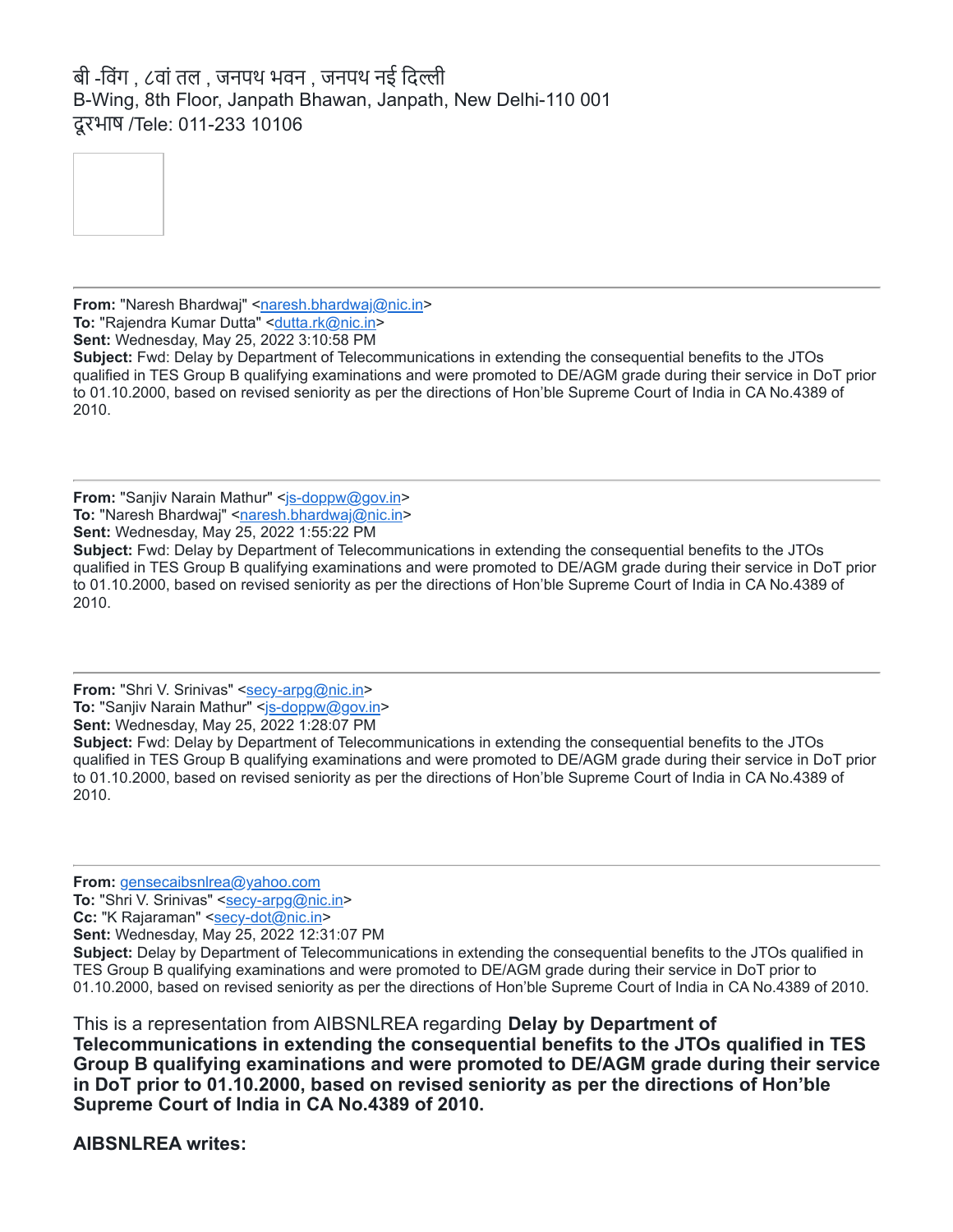**We are constrained to seek your kind attention to the inordinate delay on the part of Department of Telecommunications, in extending the consequential benefits to the JTOs who qualified in TES Group B qualifying examinations and were promoted to DE/AGM grade during their service in DoT prior to 01.10.2000, based on revised seniority as per the directions of Hon'ble Supreme Court of India in CA No.4389 of 2010, despite our repeated representations.**

**2. The seniority in respect of SDE (T) Grade has already been re-fixed as per the directions of Hon'ble Supreme Court of India in CA No.4389 of 2010 and revised final seniority list was published vide BSNL letter No. 56 04/2015-Pers(DPC)Pt-III/100 dated 04.06.2019, copy of which was marked to DoT w.r.t DoT letter No.20-18/2018-STG II dated 16 10 2018 [Copy of the covering letter enclosed]. Recently BSNL has also conducted review DPCs in respect of some regular DPCs for promotion to DE/AGM grade held after formation of BSNL, in order to extend the benefits of revised seniority.**

**3. It is really disappointing that DoT has not shown even an intention to review the DPCs conducted by it, prior to formation of BSNL on 01.10.2000. Most of those who are eligible for antedating of their promotion based on the revised seniority have already retired. These retired executives will get increased pension and related benefits once their date of promotion is preponed based on the revised seniority. Therefore, these retired executives have been put into enormous mental agony and financial loss, feeling let down by the DoT. Many octogenarians wonder if they will get the benefit of orders of the Supreme Court of India during their lifetime at all. This association has been taking up this issue time and again without any positive response from DoT. The failing health of these pensioners which prohibits them from knocking the doors of the Supreme Court of India should not been taken for granted and DoT is duty bound to resolve the matter with the highest priority.**

**4. We therefore urge you to kindly bestow your personal attention to this issue and advise DoT to conduct review DPC in respect of the promotion orders issued during the DoT period, i.e., before formation of BSNL on 01.10.2000, at the earliest and without further delay.**